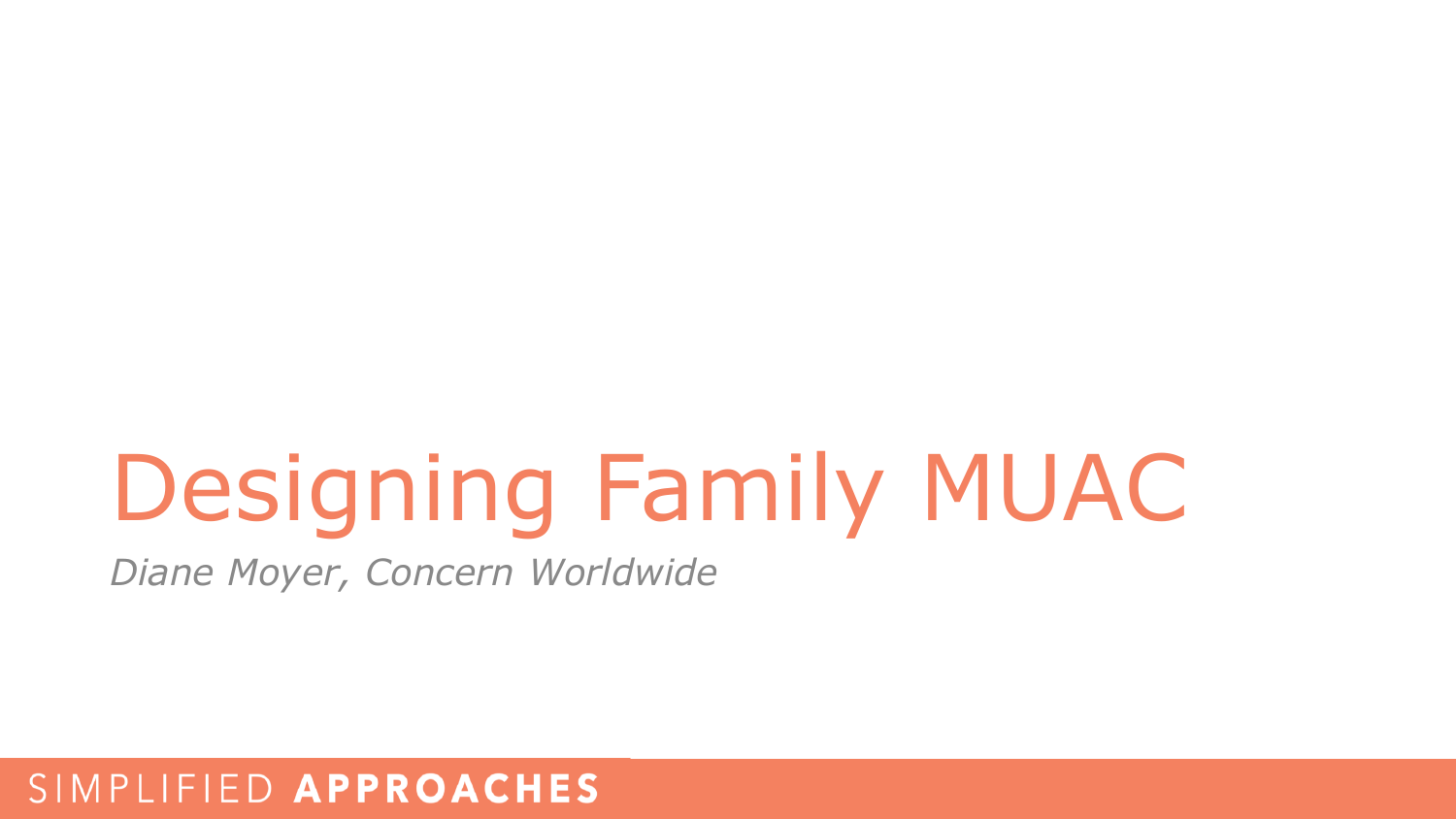# Before starting, consider and investigate

# **What's your objective?**

- Improve awareness
- Reduce risk of relapse
- Reduce late referral
- Improve community mobilisation
- Support CHWs

#### **What are your resources?**

- Human (for training & monitoring)
- Financial (trainers fees and training kits)
- Logistic : MUAC bands

### **What's the current screening system?**

- Quarterly mass screening
- Regular house to house screening
- Roll of CHWs, comm. volunteers & others
- Known gaps/ barriers to screen/ refer

### **What is the MoH position?**

- Pilot only or can expand
- Existing strategy/ tools

**Where are you already supporting/ can support? (entry points)**

- Health facilities
- Community level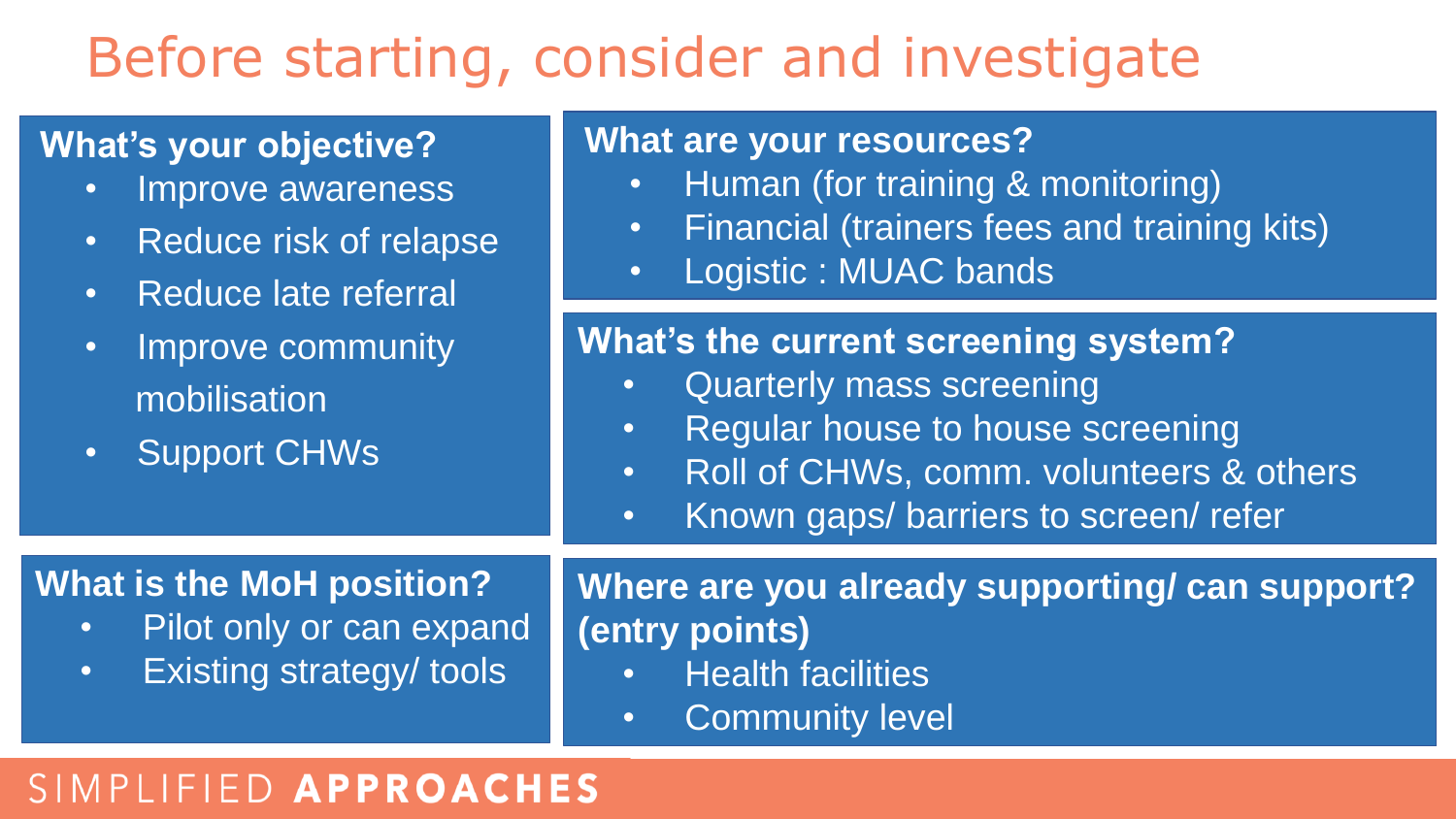# 1. Identify your target

- Will depend on your entry point
- 'More is not merrier': the larger the target, the more resources needed for training and monitoring
- Consider complementary targets (husbands, grand mothers, village leaders, influencers) to strengthen community mobilisation and ownership

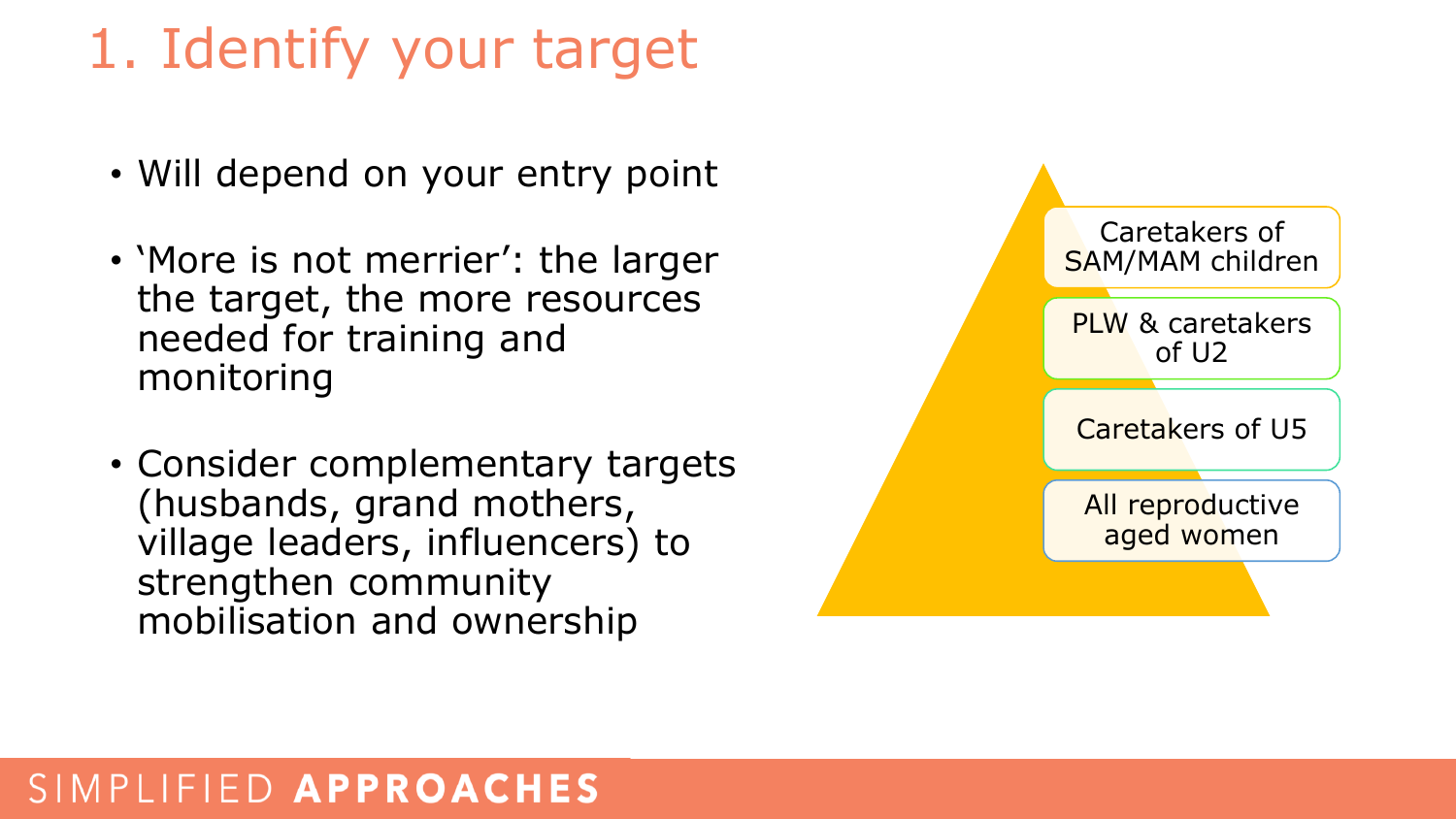# 2. Identify your entry point/ platforms

**A platform is an EXISTING activity or service that will allow caretakers TO BE TRAINED & SUPPORTED ON MUAC/ REFERRAL once or multiple times by a trained expert** 

> **A COMBO of PLATFORMS is recommended**

#### **CONSIDER:**

- **Functionality of the platform:** Whom does it target? Is it sustainable? What is the eal coverage? What is the quality?
- **Frequency of contact:** Will it allow for refresher trainings? Can trainers regularly check quality of measurement/ referral?
- **Availability and willingness of intended trainers:** Do they have time to provide training? Will it generate tensions or extra workload?
- **Appropriateness of training conditions:** Will it be formal group training? One to one? Is there enough space and time to train effectively? Covid considerations?
- **M&E:** Will it be easy to collect information on trainees' attendance, quality of training and use of the approach by the trainees? Referrals from trained caregivers?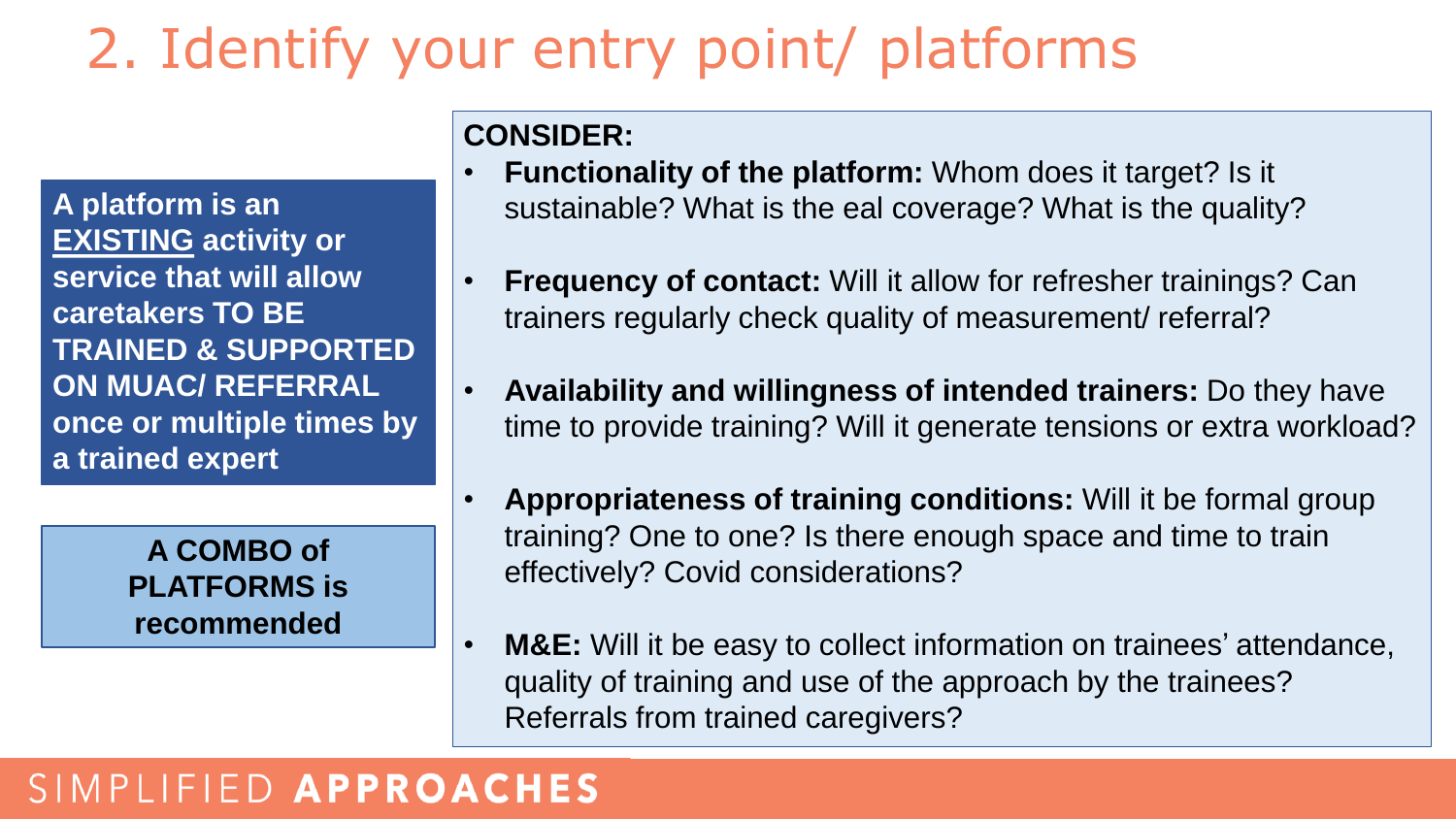# Consider potential entry points:

# • Health facility-based platform

| <b>Platforms</b>                                                                                               | <b>Target</b>                            | <b>Opportunities</b>                                                                                    | <b>Challenges</b>                                                                                         |
|----------------------------------------------------------------------------------------------------------------|------------------------------------------|---------------------------------------------------------------------------------------------------------|-----------------------------------------------------------------------------------------------------------|
| OTP/SFP<br><b>Services</b>                                                                                     | Caretakers of<br><b>SAM/MAM children</b> | health staff check/ mentor on<br>MUAC'ing during visits, easy<br>monitoring; focus on high wasting risk | depends on high SAM/<br>MAM coverage; no early<br>detection; only during<br>programme stay (6-8<br>weeks) |
| <b>Other health</b><br>services: IMCI,<br><i>immunisation</i><br>days, growth<br>monitoring,<br><b>ANC/PNC</b> | carers of all U5s and<br>wider community | broader target than just SAM/ MAM                                                                       | difficult to integrate into<br>all services; depends on<br>high use of services;                          |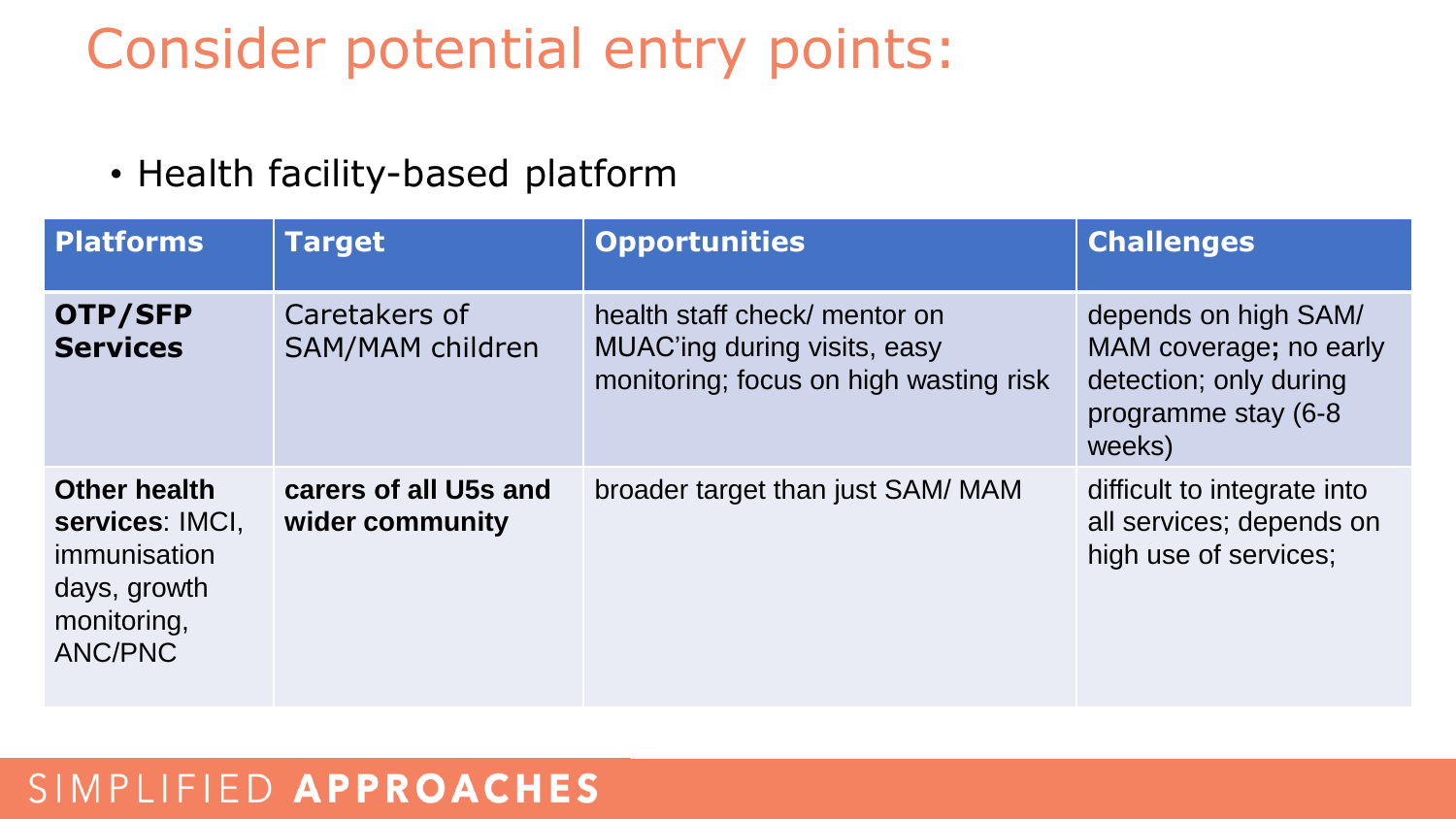# Consider potential entry points:

# • Community-based and other platforms

| <b>Platforms</b>                                                                                   | <b>Target</b>                                                  | <b>Opportunities</b>                                                                    | <b>Challenges</b>                                                                              |
|----------------------------------------------------------------------------------------------------|----------------------------------------------------------------|-----------------------------------------------------------------------------------------|------------------------------------------------------------------------------------------------|
| <b>CHW led activities: house</b><br>visit, immunization,<br>sensitization                          | All reproductive age women                                     | Large coverage, allow regular<br>follow-up of trainees                                  | must invest in quality<br>assurance/ repeat trainings;<br>potential tensions with CHW          |
| <b>Peer to peer Support</b><br>groups: Care groups,<br><b>Mothers-to Mothers</b><br>support groups | Pregnant and lactating<br>women, Mother of children<br>under 2 | repeated, long-term follow up;<br>peer support                                          | quality assurance depends<br>on Lead Mothers/ CHWs;<br>may only cover 0-23 months              |
| <b>Special distributions:</b><br>blanket supplemenatary<br>feeding, MM powders                     | Caretakers of children<br>under 2                              | Prevention of malnutrition in<br>vulnerable groups; good<br>attendance at distributions | Often one-off or short<br>duration; may difficult to<br>integrate;                             |
| <b>Global distributions:</b><br>household food rations, NFIs,<br>cash                              | All reproductive age women                                     | Intensive targeting of<br>vulnerable HHs; good<br>attendance at distributions           | Often one-off or short<br>duration; may difficult to<br>integrate; cash often mobile-<br>based |
| <b>Other Support groups:</b><br>husband school, club of<br>mothers, club of youth                  | Husband/household<br>members                                   | Advocacy and community<br>mobilisation                                                  | Limited impact and difficult to<br>monitor                                                     |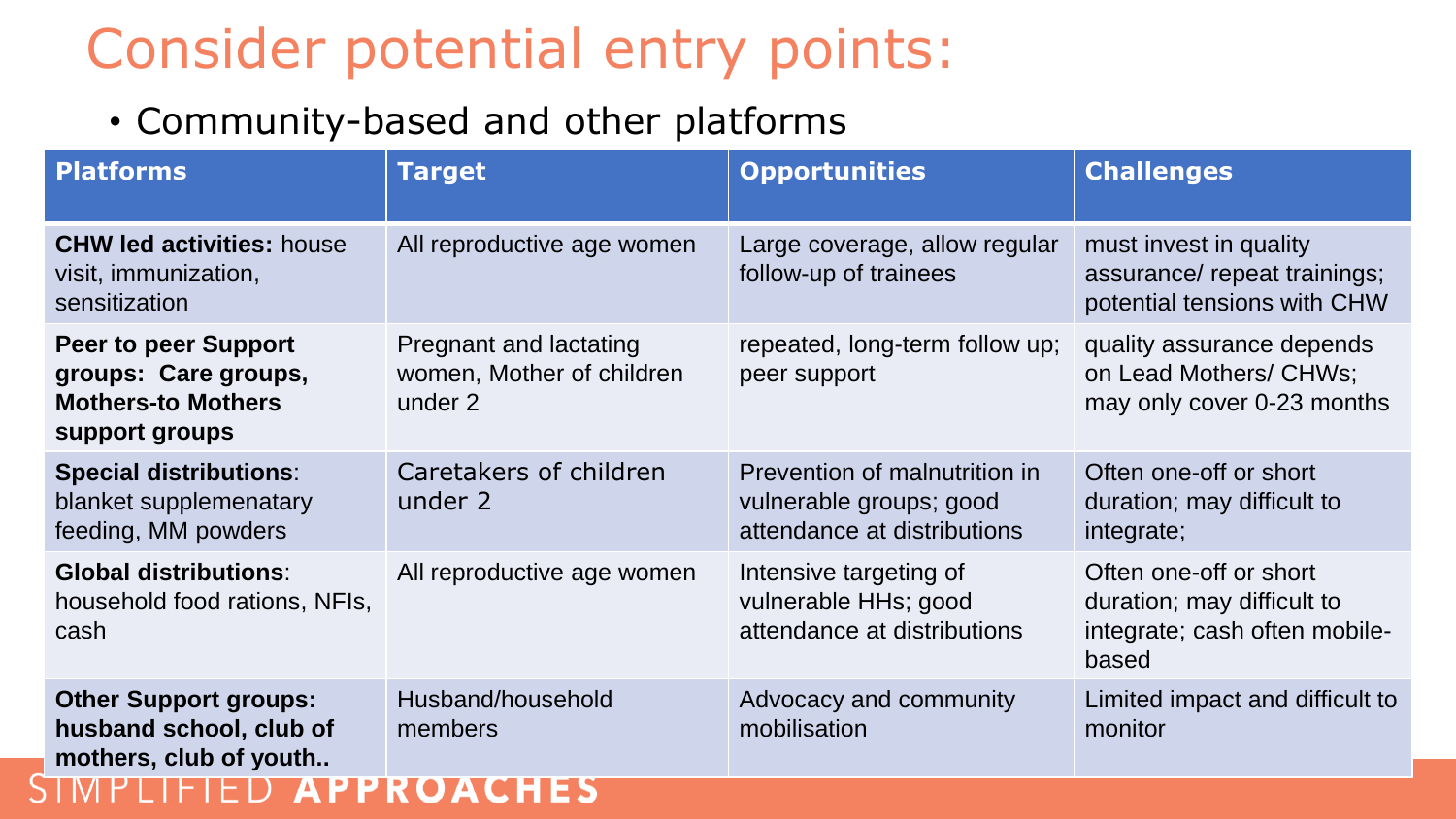# Consider potential entry points:

• Comparison of platforms

|                                | trainees           | Potential number of   Resources required for  <br>$ $ training and monitoring $ $ training conditions | <b>Appropriate</b> |
|--------------------------------|--------------------|-------------------------------------------------------------------------------------------------------|--------------------|
| <b>TSFP Services</b>           | <b>LOW</b>         | <b>LOW</b>                                                                                            | <b>HIGH</b>        |
| <b>Other health services</b>   | <b>MEDIUM</b>      | <b>LOW</b>                                                                                            | <b>LOW</b>         |
| <b>CHW led activities</b>      | <b>HIGH</b>        | <b>HIGH</b>                                                                                           | <b>MEDIUM-HIGH</b> |
| <b>Peer to Support groups:</b> | <b>MEDIUM-HIGH</b> | <b>HIGH</b>                                                                                           | <b>MEDIUM-HIGH</b> |
| <b>Special distributions:</b>  | <b>HIGH</b>        | <b>MEDIUM-HIGH</b>                                                                                    | <b>LOW</b>         |